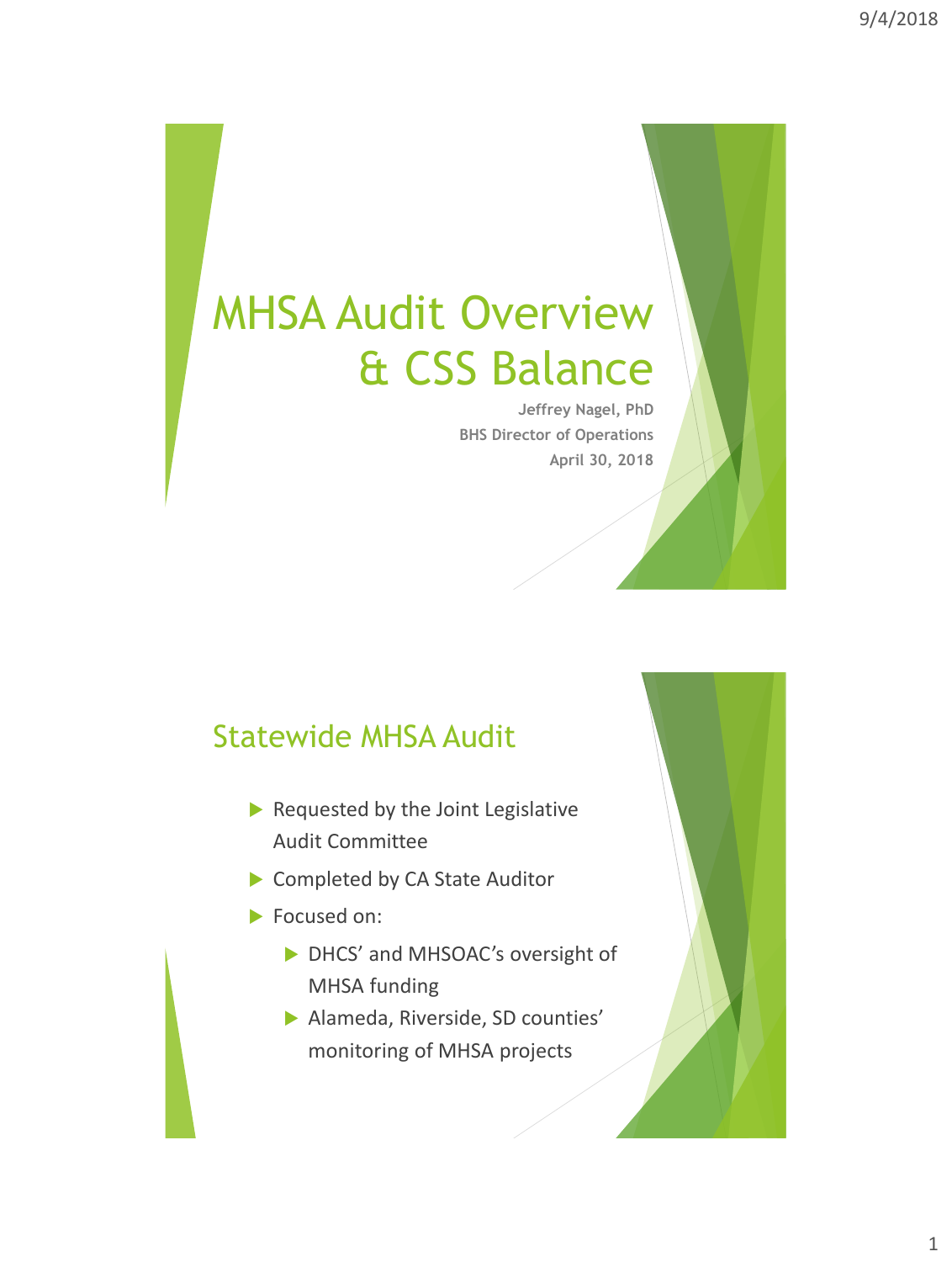### Statewide Audit Findings

- ▶ DHCS has not provided effective direction to local mental health agencies on how to spend MHSA funds
	- Enforce reversion
	- $\blacktriangleright$  Provide guidance on how counties handle interest and how much to hold in reserves
- DHCS inadequately oversees MHSA funds
	- ▶ Enforce RER deadlines
	- Audits focus on outdated data/processes

#### Statewide Audit Findings con't

- MHSOAC should:
	- ▶ develop guidance on the Innovation program approval process
	- complete an internal process for reviewing reports to ensure data is reliable and timely
	- ▶ develop metrics to evaluate the outcome of the triage grants on a statewide level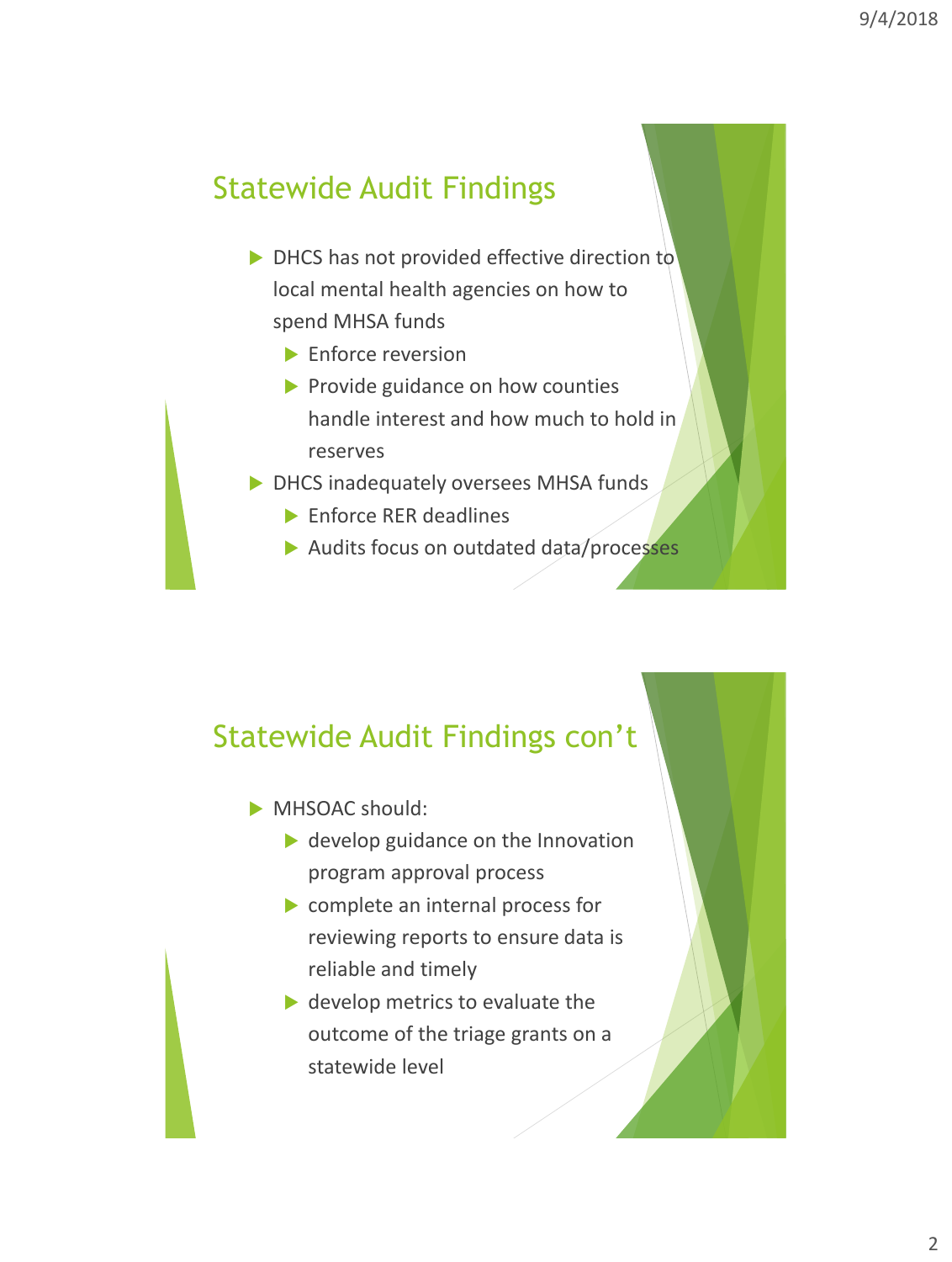## County Impact of State Audit

- No major findings for three counties in the State Audit
- $\triangleright$  No fiscal impact no MHSA funds returned/received by the three participating counties as a result of the audit

# OC Impact of State Audit

- OC only mentioned in Appendix
- Had 2<sup>nd</sup> largest unspent balance
- OC receives the 2<sup>nd</sup> largest MHSA allocation:
	- $\blacktriangleright$  LA: 28.56%
	- ▶ OC: 8.255%
	- SD: 8.17%

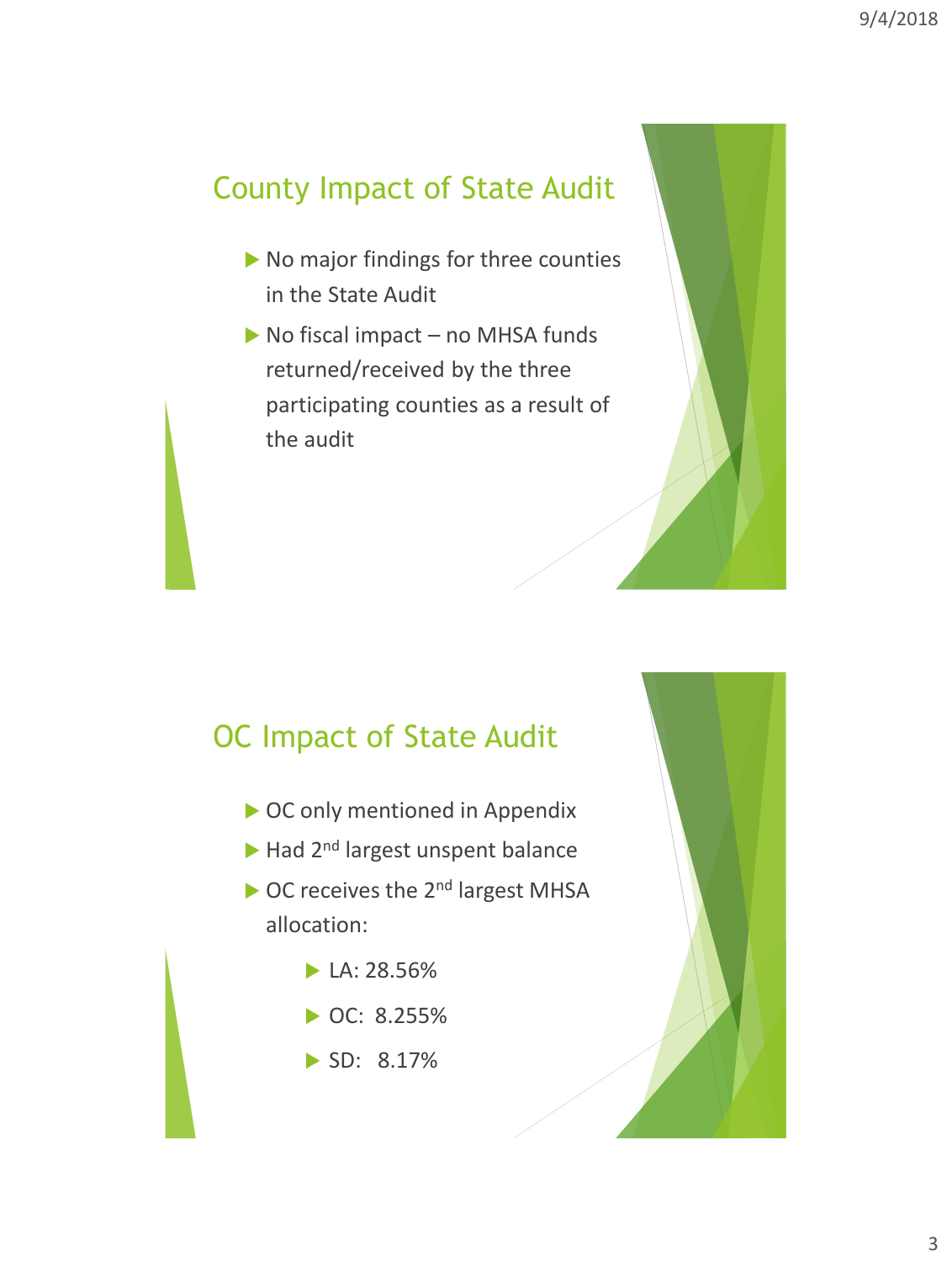

#### Reverted MHSA Funds

- AB 114 addresses the fact that 57 of 59 local MH agencies reverted MHSA funds received through FY 2013-14
	- *Information on FY 2014-15 not available*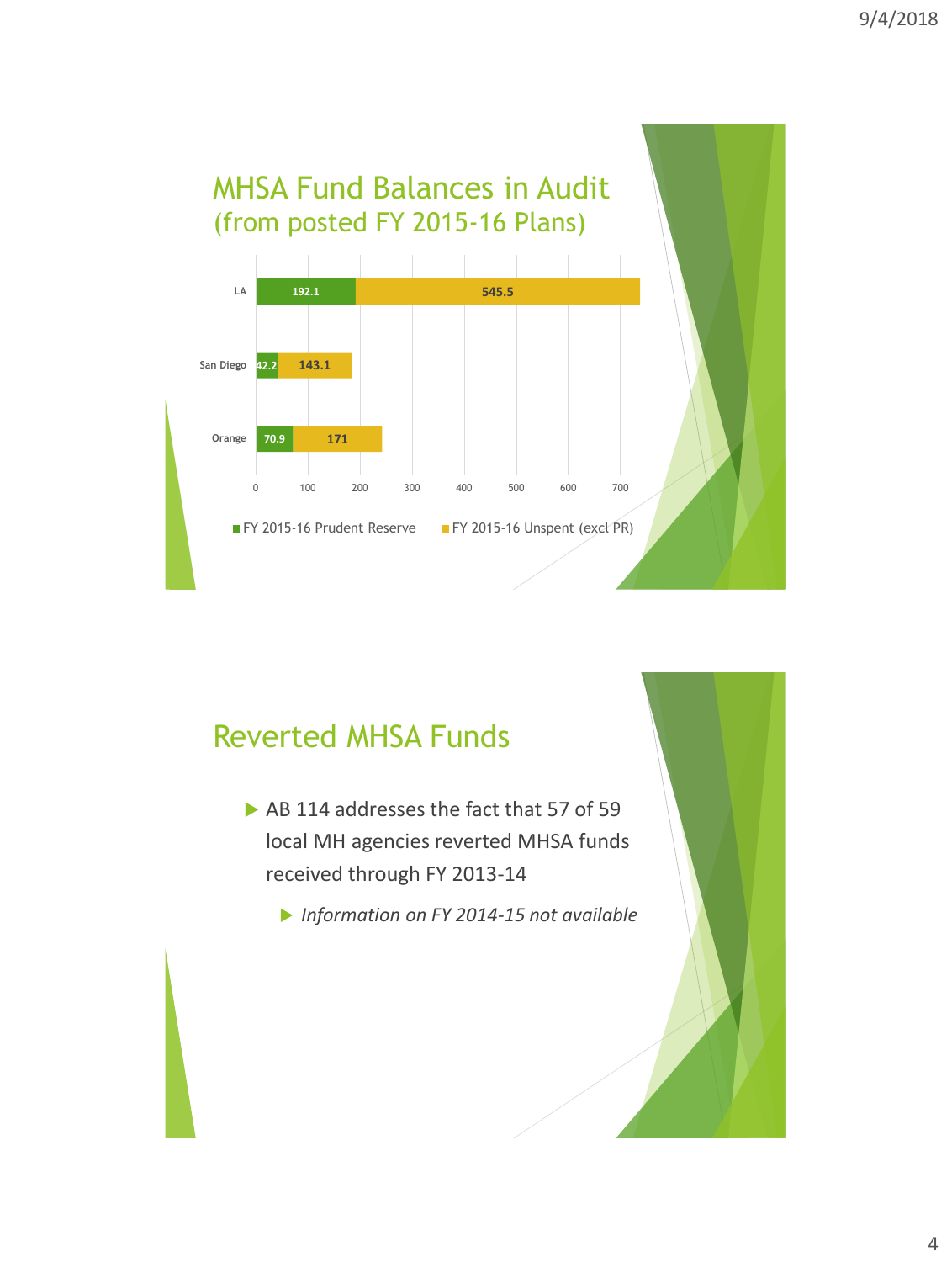## OC Reverted Funds

- ▶ OC has not reverted **any** CSS funds
- ▶ OC has not reverted any PEI funds received after FY 2010-11
- ▶ OC has not reverted INN funds received after FY 2014-15
	- None reverted in FYs 2011-12 through 2013-14
- $\triangleright$  Per AB 114, DHCS recently clarified that initial CFTN allocation funds not spent by FY 20**16-17** are reverted

#### OC Plans for AB 114 Funds

- ▶ Approved by Steering Committee and posted in FY 2018-19 MHSA Plan Update:
	- PEI: Spend on existing PEI programs in FY 2018-19
	- INN: Spend on existing and new, if any, projects (through FY 2019-20)
	- Reverted funds identified in AB 114 are included in current fund balances and are NOT additional funds
- $\triangleright$  PEI and INN subcommittees will begin CPPs on how to spend remaining fund balances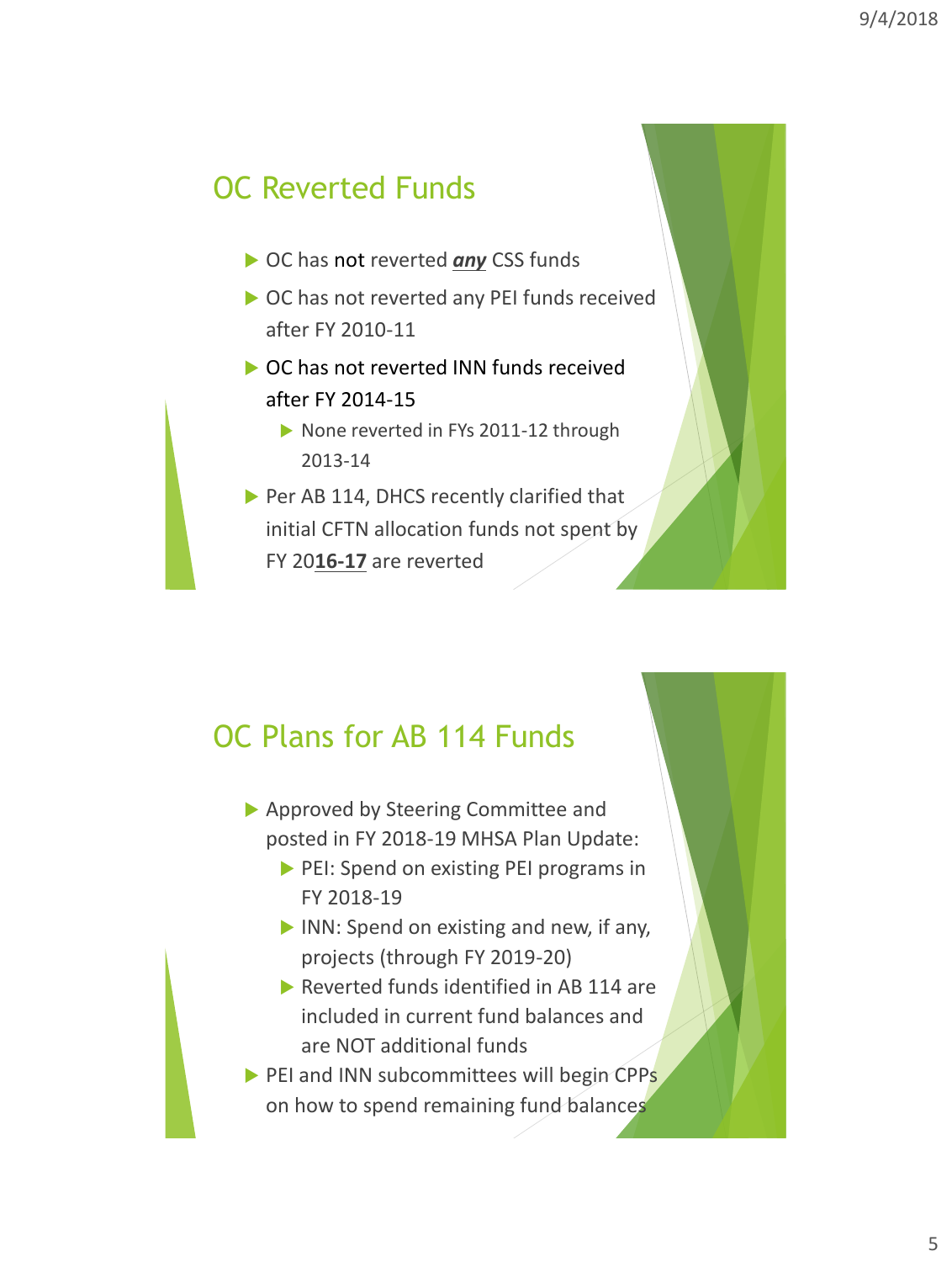# OC Plans for AB 114 Funds

- New Proposal:
	- ▶ CFTN: Spend identified reverted funds in FY 2018-19 on planned upgrades

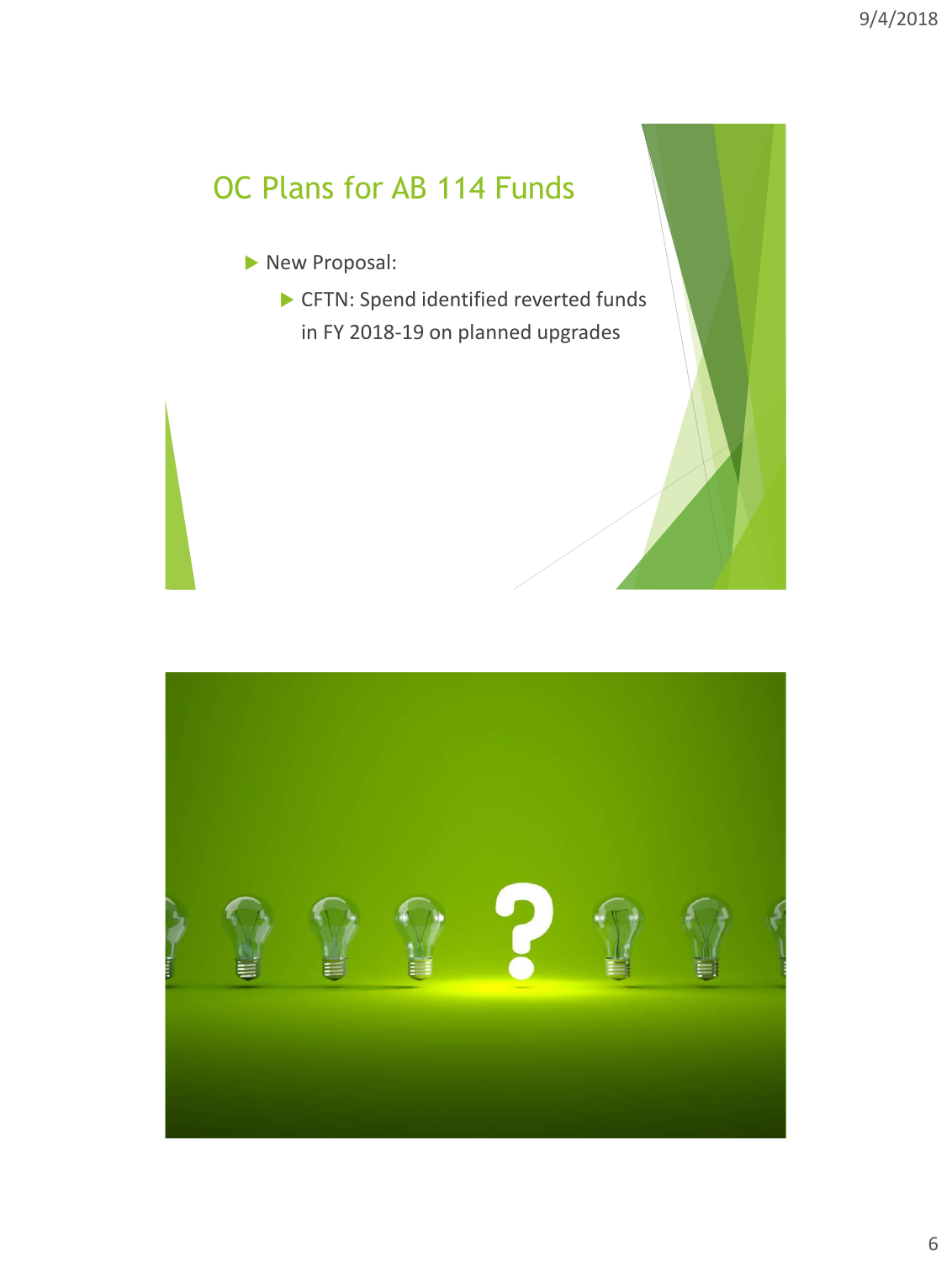#### OC Plans AB 114 CFTN Plan

#### **ACTION ITEMS:**

- 1. Approve Orange County to spend reverted CFTN funds, per AB 114, in FY 2018-19 on planned EHR upgrades
- 2. Transfer \$2.1 million from CSS to CFTN in FY 2017-18 to cover planned EHR upgrades

# OC MHSA Revenue & Expenditures

**Anthony Le MHSA Fiscal Manager**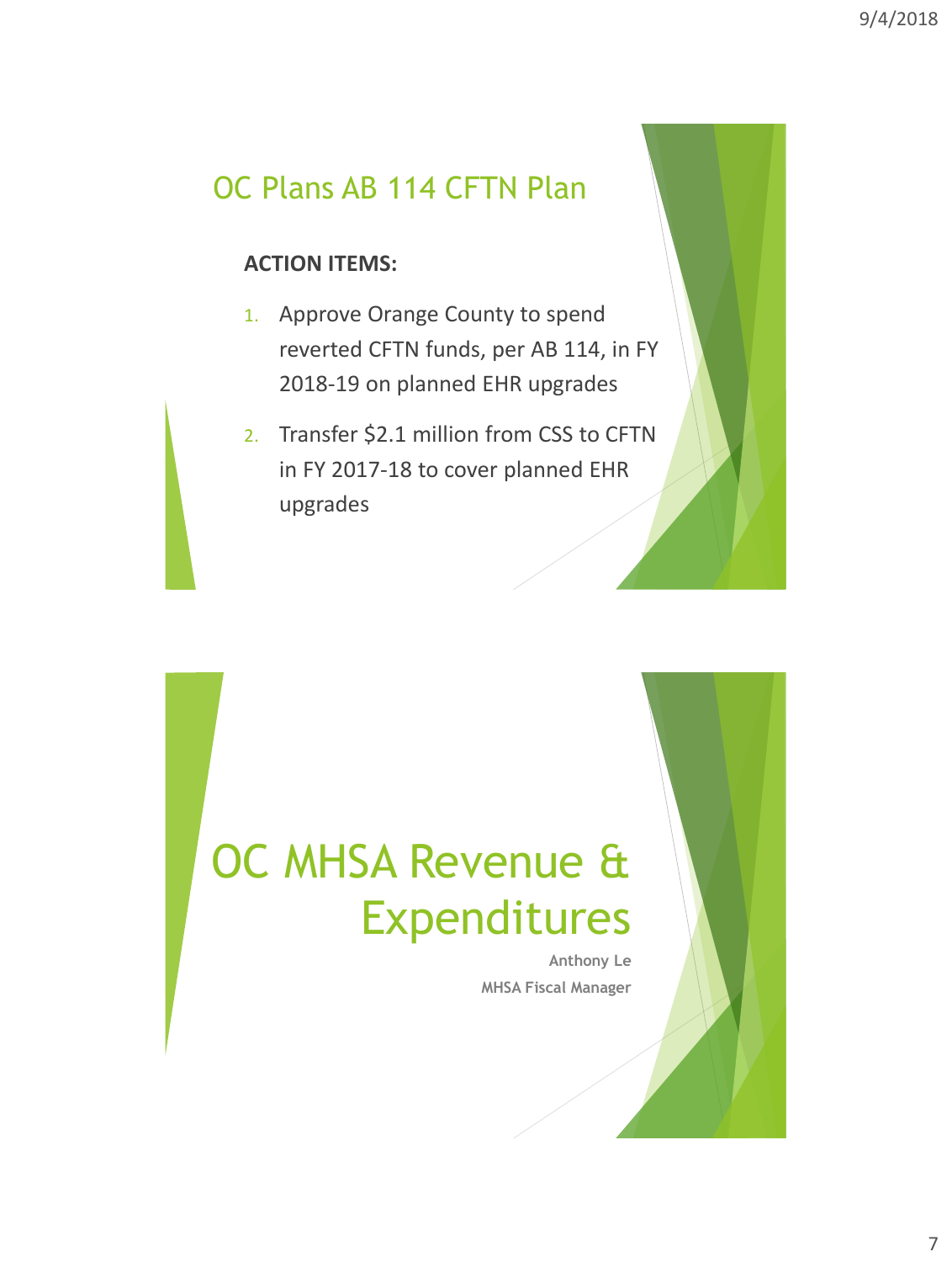# CSS Revenue



### CSS Revenue & Expenditures

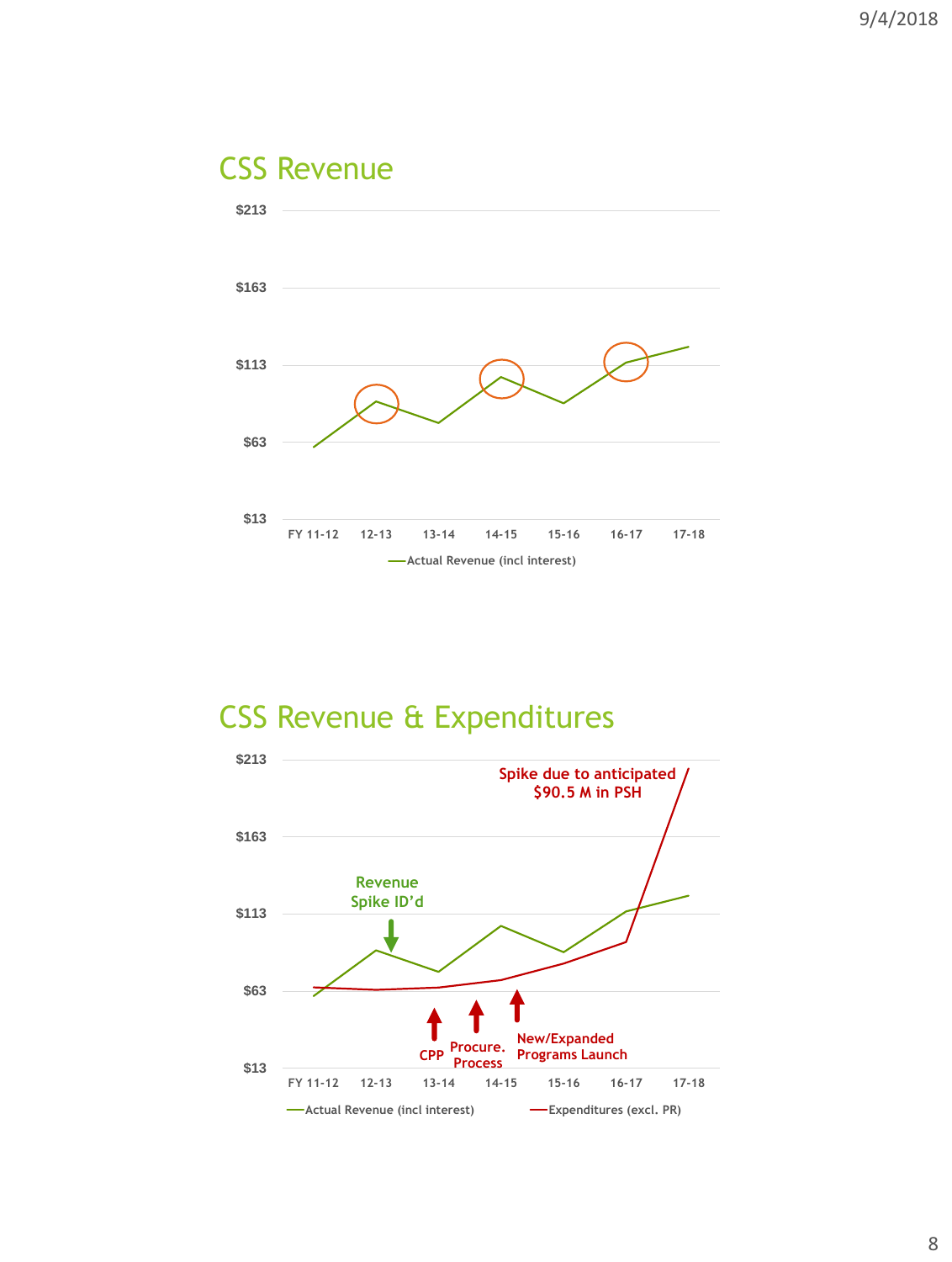

# CSS Revenue, Expenditures & Balances

#### Actual CSS Fund Balance with PR